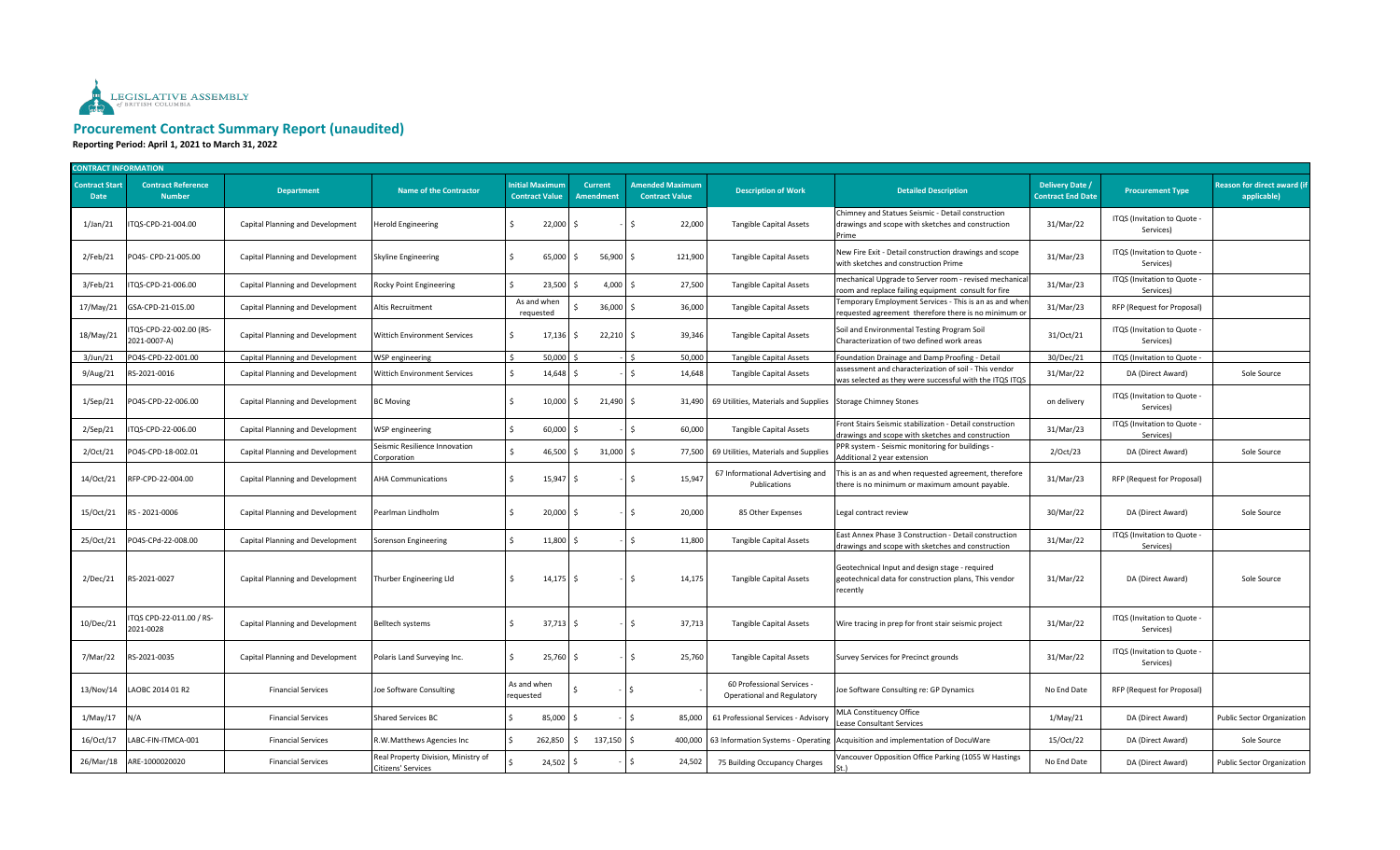| 18/Nov/18                | ARE-100019149                       | <b>Financial Services</b>                                      | <b>Real Property Division, Ministry of</b><br><b>Citizens' Services</b> | S.       | 880,582           | <b>S</b> |         | S.<br>880,582           | 75 Building Occupancy Charges                                            | Vancouver Opposition Office Lease (1055 W Hastings St.)                                            | 31/Oct/23             | DA (Direct Award)                                      | <b>Public Sector Organization</b>   |
|--------------------------|-------------------------------------|----------------------------------------------------------------|-------------------------------------------------------------------------|----------|-------------------|----------|---------|-------------------------|--------------------------------------------------------------------------|----------------------------------------------------------------------------------------------------|-----------------------|--------------------------------------------------------|-------------------------------------|
| 6/Jun/20                 | RFP-FIN-20-002.00                   | <b>Financial Services</b>                                      | Aon Reed Stenhouse                                                      | l S      | 377,200           |          |         | s<br>377,200            | 82 Legislative Assembly                                                  | CO insurance                                                                                       | 6/Jun/25              | <b>RFP (Request for Proposal)</b>                      |                                     |
| 17/Dec/20                | SO4G-FIN-21-004.00                  | <b>Financial Services</b>                                      | CS Creative Inc                                                         | ß.       | 60,000            | -S       | 140,000 | -S<br>200,000           | 65 Office and Business Expenses                                          | <b>Supply of Stationery to MLAs</b>                                                                | 23/Mar/23             | <b>RFP (Request for Proposal)</b>                      |                                     |
| 17/Dec/20                | SO4G-FIN-005.00                     | <b>Financial Services</b>                                      | Vancouver School Board                                                  | ۱Ś       | 15,000            |          |         | S.<br>15,000            | 65 Office and Business Expenses                                          | Supply of Stationery to MLAs                                                                       | 16/Dec/21             | <b>RFP (Request for Proposal)</b>                      |                                     |
| $1/$ Sep $/21$           | PO3S-FIN-22-01.00                   | <b>Financial Services</b>                                      | <b>Elevate Consulting Inc.</b>                                          | <b>S</b> | 73,440 \$         |          |         | <b>S</b><br>73,440      | 61 Professional Services - Advisory                                      | Supply of services for Enterprise Risk Management<br><b>Initiative</b>                             | 31/Mar/22             | <b>RFP (Request for Proposal)</b>                      |                                     |
| 8/Nov/21                 | N/A                                 | <b>Financial Services</b>                                      | <b>Limelight Software</b>                                               | s.       | 134,680           |          |         | S.<br>134,680           | 63 Information Systems - Operating                                       | Implementation of Financial Planning and Reporting<br>Software and ongoing support and maintenance | 31/Aug/27             | <b>RFP (Request for Proposal)</b>                      |                                     |
| 1/Sep/16                 | ABC-HAN-NSA-006                     | <b>Hansard Services</b>                                        | Sliq Media Technologies Inc.                                            |          | 212,140           |          |         | <b>S</b><br>212,140     | 60 Professional Services -<br><b>Operational and Regulatory</b>          | Video archive platform                                                                             | 31/Aug/24             | <b>RFP (Request for Proposal)</b>                      |                                     |
| 1/Aug/19                 | NOI-HAN-20-008.00                   | <b>Hansard Services</b>                                        | <b>Shaw Broadcast Services</b>                                          | S.       | 900,000           | s        |         | s<br>900,000            | 69 Utilities, Materials and Supplies                                     | Satellite uplink agreement                                                                         | 31/Jul/24             | <b>DA (Direct Award)</b>                               | <b>Sole Source</b>                  |
| 1/Aug/19                 | NOI-HAN-20-017.00                   | <b>Hansard Services</b>                                        | <b>Shaw Broadcast Services</b>                                          | <b>S</b> | 116,910           | -S       |         | \$.<br>116,910          | 69 Utilities, Materials and Supplies                                     | <b>Backhaul services</b>                                                                           | 31/Jul/24             | <b>DA (Direct Award)</b>                               | <b>Sole Source</b>                  |
| 1/Nov/19                 | NOI-HAN-20-024.00                   | <b>Hansard Services</b>                                        | Slig Media Technologies Inc.                                            | -S       | 306,392           |          |         | <b>S</b><br>306,392     | 60 Professional Services -<br><b>Operational and Regulatory</b>          | Software services agreement for digital audio system                                               | 31/Oct/23             | <b>DA (Direct Award)</b>                               | <b>Sole Source</b>                  |
| 17/Dec/21                | GSA-HAN-22-001.00                   | <b>Hansard Services</b>                                        | Slig Media Technologies Inc.                                            |          | 24,750 \$         |          |         | S.<br>24,750            | <b>60 Professional Services -</b><br><b>Operational and Regulatory</b>   | Pilot Project of an Automated Speech Recognition<br>Svstem                                         | 31/Mar/22             | <b>RFP (Request for Proposal)</b>                      |                                     |
| 4/Jan/21                 | N/A                                 | <b>Human Resource Operations</b>                               | <b>McLean &amp; Company</b>                                             | S        | $20,145$ \$       |          |         | .s<br>20,145            | 61 Professional Services - Advisory                                      | Membership to access Human Resources research and<br>advisory services                             | 4/Jan/22              | DA (Direct Award)                                      | <b>Sole Source</b>                  |
| 29/Sep/21                | HRO-22-001                          | <b>Human Resource Operations</b>                               | <b>Hone Consulting</b>                                                  | s.       | 50,000            | -S       |         | <b>S</b><br>50,000      | <b>Respectful Workplace Training</b>                                     | Development of content and delivery of training to all<br>employees, members and caucus staff      | 31/Dec/21             | <b>RFP (Request for Proposal)</b>                      |                                     |
| 30/Sep/21                | N/A                                 | <b>Human Resource Operations</b>                               | <b>Royal Roads University</b>                                           | s        | 75,000            | -S       |         | .s<br>75,000            | <b>Leadership Development</b>                                            | Development of content and delivery of leadership<br>development learning to CLG/DHT/MT members    | 30/Apr/23             | <b>RFP (Request for Proposal)</b>                      |                                     |
| 15/Nov/21                | PO4S-HRO-22-002.00                  | <b>Human Resource Operations</b>                               |                                                                         | s        | 10,000            | -S       | 10,000  | <b>S</b><br>20,000      |                                                                          |                                                                                                    | 31/Mar/22             | <b>DA (Direct Award)</b>                               | Confidentiality                     |
| 21/Feb/22                | GSA-HRO-22-003.00                   | <b>Human Resource Operations</b>                               | <b>Kate Noble Consulting</b>                                            | S.       | 24,000            |          |         | S.<br>24,000            | 61 Professional Services - Advisory                                      | <b>External recruitment services</b>                                                               | 21/Aug/22             | DA (Direct Award)                                      | <b>Sole Source</b>                  |
| 23/Oct/17                | <b>SO-LASS-001</b>                  | <b>Information Technology</b>                                  | <b>ESIT Advanced Solutions Inc.</b>                                     |          | 125,319           |          |         | 125,319<br>s.           |                                                                          | 63 Information Systems - Operating   Base Data Centre Services (Order Base Data Centre             | 31/Mar/24             | <b>DA (Direct Award)</b>                               | Security/Safety/Health              |
| $1$ /Feb/18<br>21/Nov/19 | 160-0000010969-8<br>LABC-ITB-PO-724 | <b>Information Technology</b><br><b>Information Technology</b> | <b>Telus Services Inc</b><br><b>Charter Telecom Inc.</b>                |          | 116,500<br>10,484 |          |         | 116,500<br>-S           | <b>Internet Services</b>                                                 | Internet Service to the Precinct                                                                   | 31/Jan/23<br>1/Dec/22 | ITQ (Invitation to Quote -                             |                                     |
| 20/Mar/20                | LABC-ITB-PO-808                     | <b>Information Technology</b>                                  | <b>Think Communications Inc.</b>                                        |          | 116,583           |          |         | 10,484<br>Š.<br>116,583 | 63 Information Systems - Operating                                       | 63 Information Systems - Operating   48 port switch x2 and 24 port switch                          | 19/Mar/23             | <b>DA (Direct Award)</b><br>ITQ (Invitation to Quote - | <b>Sole Source</b>                  |
| 14/May/20                | LABC-ITB-PO-846                     | <b>Information Technology</b>                                  | <b>Data Dynamics</b>                                                    |          | 11,346            |          |         | .s<br>11,346            | 63 Information Systems - Operating   DataDynamics Migration Module       |                                                                                                    | 14/May/21             | <b>DA (Direct Award)</b>                               | <b>Sole Source</b>                  |
| 29/May/20                | LABC-ITB-PO-990                     | <b>Information Technology</b>                                  | <b>Charter Telecom Inc.</b>                                             | ß.       | 24,426            |          |         | \$                      | 24,476 63 Information Systems - Operating                                |                                                                                                    | $1$ /Jul/22           | DA (Direct Award)                                      | <b>Sole Source</b>                  |
| 29/May/20                | LABC-ITB-PO-848                     | <b>Information Technology</b>                                  | <b>Charter Telecom Inc.</b>                                             | <b>S</b> | 27,046            | -S       |         | Š.                      | 27,046 63 Information Systems - Operating                                |                                                                                                    | 28/May/21             | ITQ (Invitation to Quote -<br>Goods)                   |                                     |
| 10/Jun/20                | LABC-ITB-PO-864                     | <b>Information Technology</b>                                  | <b>Think Communications Inc.</b>                                        | -S       | 14,696            |          |         | Š.                      | 14,696 63 Information Systems - Operating Laptops and monitors inventory |                                                                                                    | 10/Jun/24             | <b>DA (Direct Award)</b>                               | <b>Sole Source</b>                  |
| 19/Jun/20                | ABC-ITB-PO-828                      | <b>Information Technology</b>                                  | <b>Charter Telecom Inc.</b>                                             | s        | 65,555            |          |         | Š.<br>65,555            | 63 Information Systems - Operating                                       |                                                                                                    | 18/Jun/23             | DA (Direct Award)                                      | <b>Sole Source</b>                  |
| 1/Jul/20                 | 75E61208                            | <b>Information Technology</b>                                  | Microsoft Canada / SoftChoice                                           | <b>S</b> | 758,731 \$        |          |         | <b>S</b><br>758,731     | Office 365 and related Apps                                              | Office 365 and Microsoft Apps as required for all<br>departments in LEG                            | 30/Jun/23             | <b>DA (Direct Award)</b>                               | <b>Sole Source</b>                  |
| 15/Jul/20                | 012-8398-3342 / 012-7678-4          | <b>Information Technology</b>                                  | Shaw                                                                    | s.       | 10,500            | -S       |         | <b>S</b><br>10,500      | <b>Internet Services</b>                                                 | Backup to data internet services and secondary internet<br>services to Precinct                    | 15/Jul/22             | DA (Direct Award)                                      | <b>Sole Source</b>                  |
| 17/Jul/20                | LABC-ITB-PO-885                     | <b>Information Technology</b>                                  | <b>Think Communications Inc.</b>                                        | s        | 163,952           |          |         | Š.<br>163,952           | <b>Tangible Capital Assets</b>                                           | <b>Cohesity - Backup Upgrade</b>                                                                   | 16/Jul/23             | <b>DA (Direct Award)</b>                               | <b>Members or Caucus</b><br>related |
| 27/Jul/20                | LABC-ITB-PO-829                     | <b>Information Technology</b>                                  | <b>MYRA Systems Inc.</b>                                                | <b>S</b> | 58,993            |          |         | Š.<br>58,993            | <b>Tangible Capital Assets</b>                                           |                                                                                                    | 26/Jul/23             | <b>DA (Direct Award)</b>                               | <b>Sole Source</b>                  |
| 11/Sep/20                | LABC-ITB-PO-932                     | <b>Information Technology</b>                                  | <b>Think Communications Inc.</b>                                        |          | 14,486            |          |         | <b>S</b><br>14,486      | <b>Tangible Capital Assets</b>                                           | 5 laptops, 5 desktops, service support for ITD inventory                                           | $1/$ Sep $/24$        | <b>DA (Direct Award)</b>                               | <b>Sole Source</b>                  |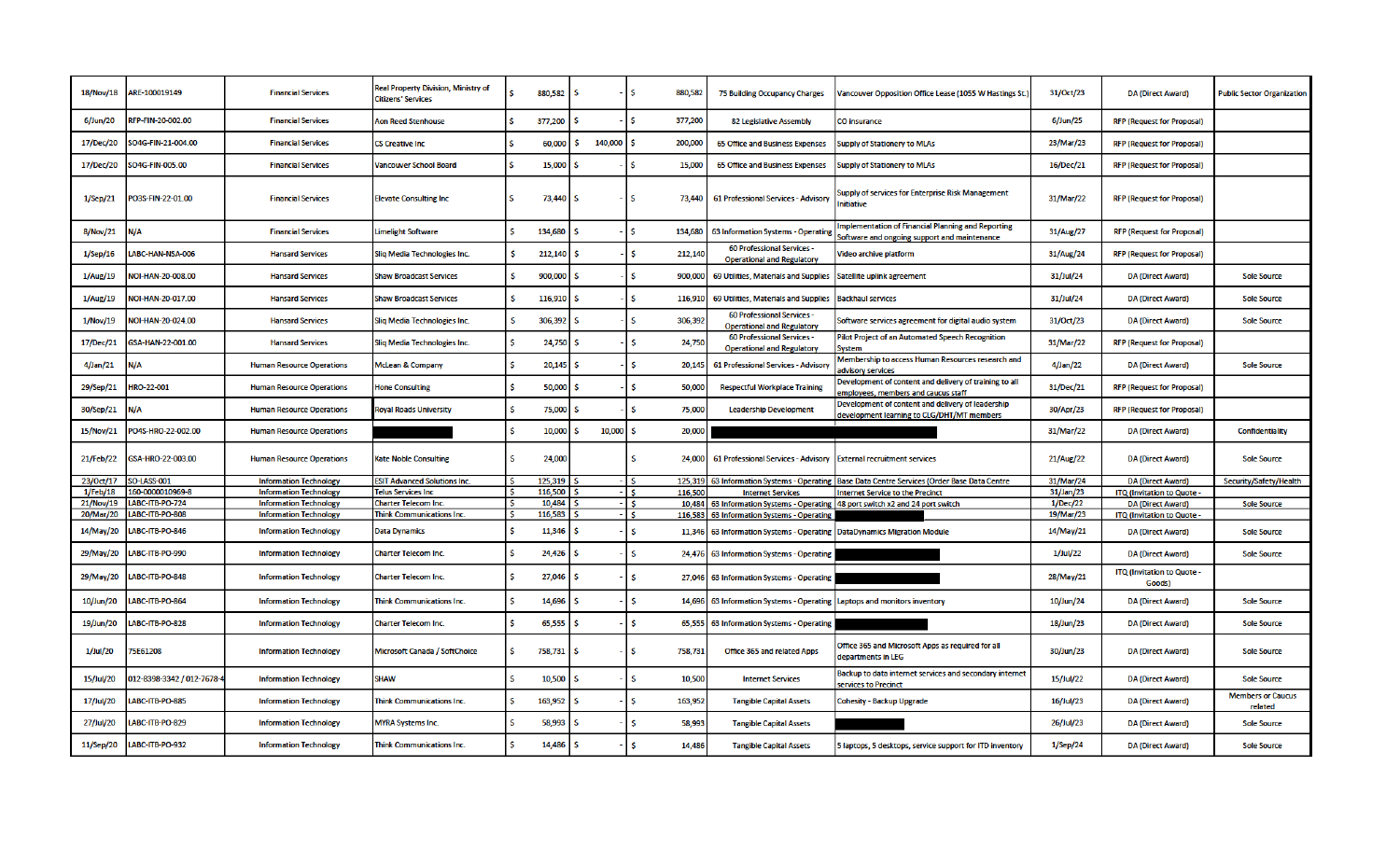| 30/Sep/20 | ABC-ITB-PO-917                            | <b>Information Technology</b> | Citrixs Systems Inc.          |      | 22,344    |                      |         | Ŝ.            | 22,344    | 63 Information Systems - Operating                               | XenMobile licence renewal                                                                                 | 29/Sep/21      | ITQ (Invitation to Quote -<br>Goods)   | [select]                            |
|-----------|-------------------------------------------|-------------------------------|-------------------------------|------|-----------|----------------------|---------|---------------|-----------|------------------------------------------------------------------|-----------------------------------------------------------------------------------------------------------|----------------|----------------------------------------|-------------------------------------|
| 16/Oct/20 | ABC-ITB-PO-956                            | <b>Information Technology</b> | Apple Canada Inc              | l s  | 94,295    |                      |         | $\mathsf{S}$  | 94,295    | <b>Tangible Capital Assets</b>                                   | 75 iPhones with 2-yr warranty                                                                             | 22/Oct/22      | DA (Direct Award)                      | Sole Source                         |
| 16/Oct/20 | ABC-ITB-PO-955                            | <b>Information Technology</b> | Think Communications Inc.     | l \$ | 753,392   |                      |         | <sup>5</sup>  | 753,392   | <b>Tangible Capital Assets</b>                                   | 265-Lenovo X1 Carbon laptops and accessories for MLAs<br>ind CAs                                          | 16/Oct/24      | DA (Direct Award)                      | Sole Source                         |
| 1/Nov/20  | ABC-ITD-PO-972                            | <b>Information Technology</b> | Apple Canada Inc              | l s  | 27,065    |                      |         | Ŝ.            | 27,065    | <b>Tangible Capital Assets</b>                                   | 15 iPhones for MLA hardware refresh                                                                       | 1/Nov/22       | DA (Direct Award)                      | Sole Source                         |
| 25/Nov/20 | ABC-ITD-PO-974                            | <b>Information Technology</b> | Apple Canada Inc              | l s  | 104,972   |                      |         | Ś             | 104,972   | <b>Tangible Capital Assets</b>                                   | 70 iPads for MLA hardware refresh                                                                         | 23/Nov/22      | DA (Direct Award)                      | Sole Source                         |
| 9/Dec/20  | GSA-ITD-21-002.00                         | <b>Information Technology</b> | <b>TecNet Canada</b>          | l s  | 150,000   | Ś.                   | 704,336 | $\zeta$       | 854,336   | <b>Technical Assistance and Project</b><br>Management            | TD Help Desk Support, Project Management for CO<br>mprovements                                            | 30/Jun/21      | DA (Direct Award)                      | <b>Members or Caucus</b><br>related |
| 11/Dec/20 | ABC-ITD-PO-993 / 1135                     | <b>Information Technology</b> | Wirefire Solutions Inc        | l s  | 192,461   |                      |         | Š.            | 192,461   | 60 Professional Services<br>Operational and Regulatory           | irewall refresh                                                                                           | 1/Nov/25       |                                        |                                     |
| 12/Dec/20 | ABC-ITD-PO-985                            | <b>Information Technology</b> | Apple Canada Inc              | l s  | 23,129    | $\ddot{\phantom{1}}$ |         | $\mathsf{S}$  | 23,129    | <b>Tangible Capital Assets</b>                                   | 20 iPads for MLA hardware refresh                                                                         | 9/Dec/22       | DA (Direct Award)                      | Sole Source                         |
| 1/Mar/21  | LABC-ITD-PO-1057                          | <b>Information Technology</b> | Vcura Cyber Security          |      | 18,618    |                      |         | $\zeta$       | 18 618    | 63 Information Systems - Operating                               |                                                                                                           | $1/$ Sep $/21$ | DA (Direct Award)                      | Security/Safety/Health              |
| 10/Mar/21 | ABC-ITD-PO-1060                           | <b>Information Technology</b> | Myra                          |      | 68,638    |                      |         | $\zeta$       | 68,638    | 63 Information Systems - Operating                               |                                                                                                           | 28/Feb/22      | DA (Direct Award)                      | Sole Source                         |
| 11/Mar/21 | ABC-ITD-PO-1017                           | <b>Information Technology</b> | Think Communications Inc.     | l S  | 12,429    |                      |         | $\zeta$       |           | 12,429 63 Information Systems - Operating                        | <b>Storage Flex Coverage</b>                                                                              | 28/Feb/22      | ITQ (Invitation to Quote -<br>Goods)   | [select]                            |
| 1/Apr/21  | PO 1066, 1174, 1175                       | <b>Information Technology</b> | Lightlever Systems Inc        | l \$ | 24,420    |                      | 3,273   | Ŝ.            | 27,693    | Dome Migration & Website<br>Corrections                          | Migration of data for Caucuses, MLAs and Departments<br>rom the Dome to the new network                   | 31/Dec/21      | DA (Direct Award)                      | Sole Source                         |
| 21/Apr/21 | PO1008, 1068, 1096                        | <b>Information Technology</b> | <b>Think Communications</b>   | l \$ | 179,343   | Ŝ.                   |         | <sup>5</sup>  | 179,343   | UPS Main & Computer, Monitors,<br>peripherals following election | TD UPS Maintenance(1yr), laptops, monitors, docking<br>stations, keyboards & links for MLAs and CO staff  | 30/Jun/25      | ITQ (Invitation to Quote -<br>Goods)   |                                     |
| 1/May/21  | 0839,1060,1091                            | <b>Information Technology</b> | <b>MYRA Systems</b>           | l s  | 83,852    |                      |         | Ŝ.            |           | 83,852 63 Information Systems - Operating                        |                                                                                                           | 30/Sep/21      | ITQ (Invitation to Quote -<br>Goods)   |                                     |
| 5/May/21  | PO 1078, 1084, 1102, 1104,<br>114, 1117   | <b>Information Technology</b> | SoftChoice                    | l s  | 131,349   |                      |         | Ś.            |           | 131,349 Hardware, Software & Maintenance                         | Vulnerability Scanner, Adobe renewa                                                                       | 20/Jun/24      | ITQ (Invitation to Quote -<br>Goods)   | [select]                            |
| 11/May/21 | PO1083                                    | <b>Information Technology</b> | Ricoh Canada                  | l s  | 15,124    |                      |         | $\zeta$       | 15,124    | RightFax Software Renewal                                        | 1 Year renewal for Ricoh RightFax Software                                                                | 11/May/22      | DA (Direct Award)                      | Sole Source                         |
| 15/Jun/21 | 21031382007-83542                         | <b>Information Technology</b> | <b>SHAW Business</b>          | l s  | 257,640   |                      |         | Š.            | 257.640   | <b>Business Internet</b>                                         | Business Internet Services for Constituency offices                                                       | 15/Dec/23      | ITQ (Invitation to Quote -<br>Goods)   | [select]                            |
| 30/Jun/21 | GSA-ITD-22-001.00                         | <b>Information Technology</b> | TecNet Canada                 | l s  | 655,600   | Ś.                   | 142,002 | <sup>\$</sup> | 797,602   | <b>Technical Assistance and Project</b><br>Management            | ITD Help Desk Support, Project Management for CO<br>mprovements                                           | 31/Mar/22      | DA (Direct Award)                      | Sole Source                         |
| 14/Jul/21 | PO1084, PO1104, PO1117,<br>PO1214, PO1215 | <b>Information Technology</b> | SoftChoice LP                 | l \$ | 51,749    | S.                   |         | Ś.            |           | 51,749 63 Information Systems - Operating                        | AP Cabinets, UPS,                                                                                         | 3/Nov/22       |                                        |                                     |
| 1/Aug/21  | PO1135                                    | <b>Information Technology</b> | ION/Wirefire Solutions Inc    | l \$ | 17,705    |                      |         | Ŝ.            | 17,705    | 63 Information Systems - Operating                               |                                                                                                           | 30/Sep/21      | DA (Direct Award)                      | Sole Source                         |
| 14/Sep/21 | PO1166                                    | <b>Information Technology</b> | Compugen                      | l \$ | 15,000    |                      |         | Ŝ.            | 15,000    | <b>Wireless Remediation</b>                                      | Project Planning, Controller software upgrade, SNMP<br>onfiguration, and minor changes and recommendation | 30/Oct/21      | RSO (Request for Standing<br>Offer)    | [select]                            |
| 30/Sep/21 | PO1135, PO1171                            | <b>Information Technology</b> | ION/Wirefire Solutions Inc    | l \$ | 16,703    |                      |         | Ŝ.            |           | 16,703 63 Information Systems - Operating                        | Security Enhancemen<br>and related<br>quipment                                                            | 2/Nov/21       | ITQ (Invitation to Quote -<br>Goods)   |                                     |
| 30/Sep/21 | PO1008, PO1137, PO1154                    | <b>Information Technology</b> | Think Communications Inc.     | l \$ | 20,305    |                      |         | $\mathsf{S}$  | 20,305    | <b>Tangible Capital Assets</b>                                   | SharePoint Migration, Laptops/Peripherals                                                                 | 31/Oct/21      | DA (Direct Award)                      | Sole Source                         |
| 12/Oct/21 | ABC-ITD-PO-1187                           | <b>Information Technology</b> | <b>IX Solutions</b>           | l s  | 8,438     |                      |         |               | 8,438     | CO Network Design                                                | Plan and Design Constituency Office Network                                                               | 31/Jan/22      | ITQS (Invitation to Quote<br>Services) |                                     |
| 1/Dec/21  | GSA-ITD-021-019.00                        | <b>Information Technology</b> | Xerox Canada Ltd              | l \$ | 1,949,333 |                      |         | $\zeta$       | 1,949,333 | Multi Function Printers and Service<br>for Copy Centre           | Lease on Xerox MFPs and per copy charges including<br>oner and some maintenance                           | 31/Oct/24      | RFP (Request for Proposal)             |                                     |
| 1/Mar/22  | LABC-ITD-PO-1228                          | <b>Information Technology</b> | Compugen                      | l \$ | 185,779   | S.                   |         | $\mathsf{S}$  | 185,779   | CO Network Refresh                                               | Equipment required to establish new Network serving all<br>Constituency Offices                           | 30/Nov/23      | DA (Direct Award)                      | Sole Source                         |
| 10/Mar/22 | ABC-ITD-PO-1187                           | <b>Information Technology</b> | <b>IX Solutions</b>           | l s  | 3,300     |                      |         | $\zeta$       | 11,738    | CO Network Design                                                | Plan and Design Constituency Office Network                                                               | 31/Mar/22      | DA (Direct Award)                      | Members or Caucus<br>related        |
| 24/Mar/22 | LABC-ITD-PO-1251 / 1268                   | <b>Information Technology</b> | SoftChoice LP                 | l s  | 32,827    | $\zeta$              |         | S.            | 32,827    | Laptops & Maintenance Agreement                                  | 15 Laptops and Maintenance Agreement                                                                      | 24/Mar/25      |                                        |                                     |
| 28/Mar/22 | ABC-ITD-PO-1269                           | <b>Information Technology</b> | <b>Support Warehouse</b>      | ۱s   | 5,864     |                      |         | S.            | 5,864     | HP DL390P Gen 8 - E5-2620                                        | Processor - and service contract                                                                          | 15/Jan/23      | DA (Direct Award)                      | <b>Members or Caucus</b><br>related |
| 1/Aug/17  | LABC-LFS-GSA-001                          | Legislative Facility Services | Da Silva Garden & Landscaping |      | 236,782   | Ś.                   | 190,203 | Ŝ.            | 426,985   | 69 Utilities, Materials and Supplies                             | <b>Landscaping Services</b>                                                                               | 31/Mar/22      | RFP (Request for Proposal)             |                                     |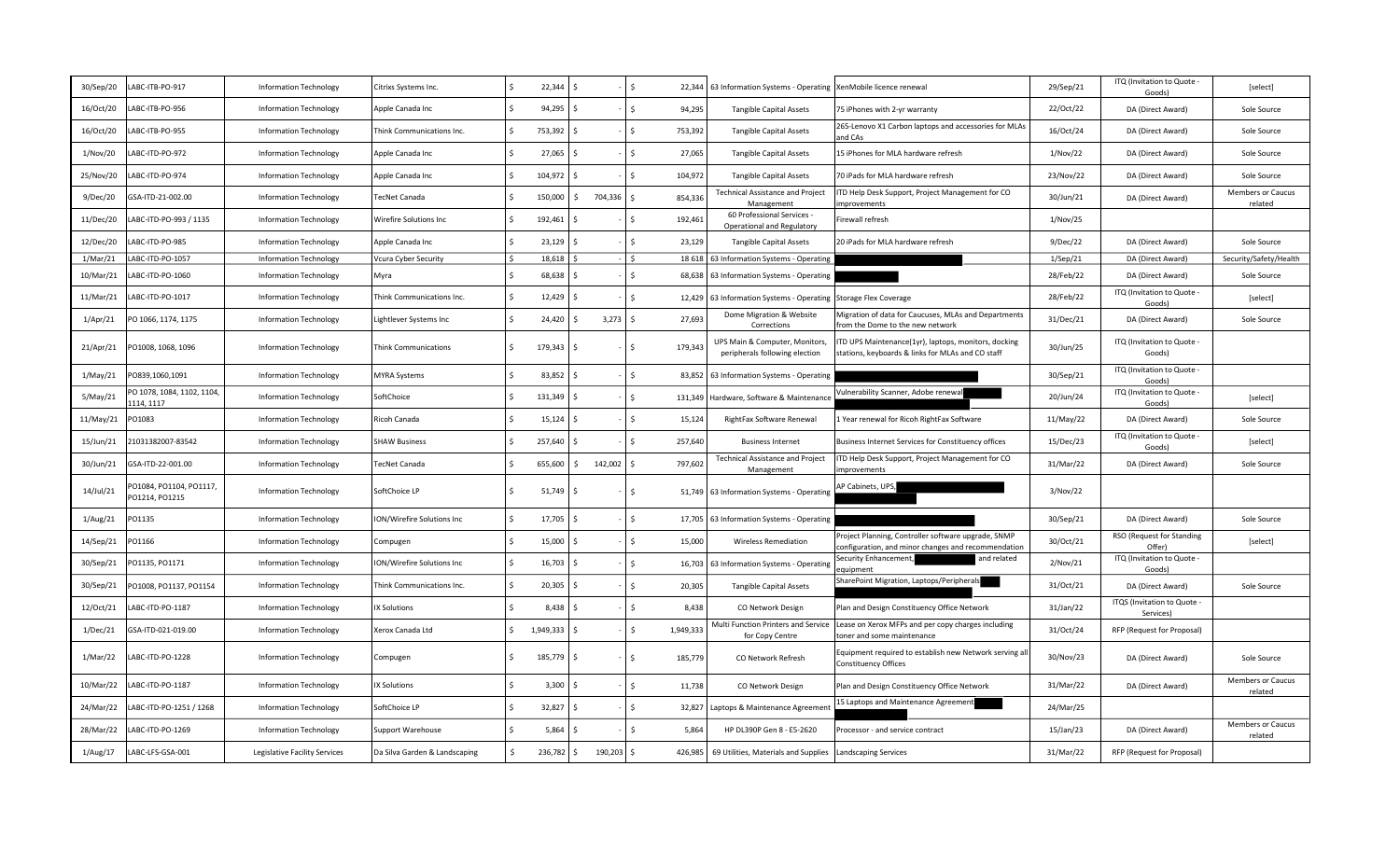| $1/$ Sep $/17$ | ABC-LFS-GSA-004    | Legislative Facility Services | mterra Environmental              | 95,137      | Ŝ.  | 81,464  | 176,601                | 69 Utilities, Materials and Supplies                               | Trash & Recycling Services                                                    | 31/Mar/22 | RFP (Request for Proposal)                     |             |
|----------------|--------------------|-------------------------------|-----------------------------------|-------------|-----|---------|------------------------|--------------------------------------------------------------------|-------------------------------------------------------------------------------|-----------|------------------------------------------------|-------------|
| $1/$ Sep $/17$ | ABC-LFS-GSA-003    | Legislative Facility Services | <b>Richmond Elevator Services</b> | 51,770      | S   | 42,516  | 94,286                 | 69 Utilities, Materials and Supplies                               | Elevator & Chair Lift Maintenance                                             | 31/Mar/22 | RFP (Request for Proposal)                     |             |
| 1/Oct/17       | ABC-LFS-GSA-002    | Legislative Facility Services | Alpine Building Services          | 197,530     | -Ś  | 186,285 | 383,815                | 69 Utilities, Materials and Supplies                               | Janitorial Services                                                           | 31/Mar/22 | RFP (Request for Proposal)                     |             |
| 1/Apr/19       | PO4S-LFS-19.002-00 | Legislative Facility Services | Coral Canada Wide                 | 21,570      |     |         | 21,570                 | 69 Utilities, Materials and Supplies                               | Refrigeration Equipment Maintenance                                           | 31/Mar/22 | ITQS (Invitation to Quote -                    |             |
| $1$ /Jun/19    | PO4S-LFS-19.001-00 | Legislative Facility Services | Victoria Window Cleaning          | 73,900      | Ŝ.  |         | ς.<br>73,900           | 69 Utilities, Materials and Supplies                               | Window Cleaning Services                                                      | 30/Jun/21 | ITQS (Invitation to Quote -<br>Services)       |             |
| 1/Apr/20       | PO4S-LFS-20-005.00 | Legislative Facility Services | Down Under Irrigation             | 50,000      | Ŝ.  | 20,000  | S.<br>70,000           | 69 Utilities, Materials and Supplies                               | Irrigation System Maintenance                                                 | 31/Mar/24 | ITQS (Invitation to Quote -<br>Services)       |             |
| 1/Apr/20       | PO4S-LFS-20-004.00 | Legislative Facility Services | Moloney Painting (2019) Ltd.      | 75,000 \$   |     |         | $\mathsf{S}$<br>75,000 | 75 Building Occupancy Charges                                      | nterior & Exterior Painting Services                                          | 31/Mar/22 | ITQS (Invitation to Quote -<br>Services)       |             |
| 18/Jan/21      | SD210149           | Legislative Facility Services | Graphic Office Interiors          | $14,130$ \$ |     |         | \$.<br>14,130          | 22 Capital Furniture                                               | HA Desks & Furniture for Speaker's Office                                     | 28/Feb/22 | <b>CSA</b> (Corporate Supply<br>Arrangement)   |             |
| 1/Apr/21       | SD210025           | Legislative Facility Services | Hilltop Greenhouses               | 10,965      | Ŝ   |         | Ś.<br>10,965           | 69 Utilities, Materials and Supplies                               | <b>Summer Bedding Plants</b>                                                  | 30/Jun/21 | ITQ (Invitation to Quote -<br>Goods)           |             |
| 26/Apr/21      | PS210027           | Legislative Facility Services | Houle Electric                    | $12,694$ \$ |     |         | Ś.<br>12,694           | <b>Tangible Capital Assets</b>                                     | nstall Submersible Lights - Confederation Fountain                            | 31/Oct/21 | DA (Direct Award)                              | Sole Source |
| 27/Apr/21      | PS210029           | Legislative Facility Services | EB Horsman & Son                  | 12,623      |     |         | \$<br>12,623           | Tangible Capital Assets                                            | Submersible Lights - Confederation Fountain                                   | 31/Aug/21 | ITQ (Invitation to Quote -<br>Goods)           |             |
| 28/Apr/21      | PS210031           | Legislative Facility Services | Larry Davies Contracting          | 10,900      | ς.  |         | $\mathsf{S}$<br>10,900 | 69 Utilities, Materials and Supplies                               | Excavate and repair storm drain pipe                                          | 30/Jun/21 | ITQS (Invitation to Quote -<br>Services)       |             |
| 13/May/21      | PS210042           | Legislative Facility Services | Action Door Service Inc.          | 24,200      |     |         | Ś.<br>24,200           | 75 Building Occupancy Charges                                      | Supply and install heavy duty metal doors at Library                          | 30/Jun/22 | ITQ (Invitation to Quote -<br>Goods            |             |
| 13/May/21      | PS210042           | Legislative Facility Services | Coast Salish Design               | 22,000      |     |         | 22,000                 | 75 Building Occupancy Charges                                      | Restore Knowledge Totem Pole                                                  | 31/Aug/21 | DA (Direct Award)                              | Sole Source |
| 28/May/21      | S210042            | Legislative Facility Services | Global Tents                      | 10,946      |     |         | Ś.<br>10,946           | 75 Building Occupancy Charges                                      | Tent Rental for Knowledge Totem Restoration                                   | 31/Aug/21 | ITQ (Invitation to Quote -<br>Goods)           |             |
| 3/Jun/21       | PS210063           | Legislative Facility Services | M.R. Evans Trading Co.            | 45,837      | - Ś |         | Ś.<br>45,837           | 69 Utilities, Materials and Supplies                               | Supply Carpet Yardage in Rattenbury Design                                    | 31/Dec/21 | ITQ (Invitation to Quote -<br>Goods)           |             |
| $5$ /Jul/21    | PS210071           | Legislative Facility Services | Moloney Painting (2019) Ltd.      | 24,626 \$   |     |         | \$.<br>24,626          | 75 Building Occupancy Charges                                      | Prepare and Paint Bunker Exterior                                             | 31/Aug/21 | ITQS (Invitation to Quote<br>Services)         |             |
| $6$ /Jul/21    | PS210077           | Legislative Facility Services | Grist Slate & Tile Roofing        | 16,600      |     |         | 16,600                 | 75 Building Occupancy Charges                                      | Remove and Replace Tiles, Install Flashings for new Roof                      | 31/Oct/21 | DA (Direct Award)                              | Sole Source |
| 6/Jul/21       | PS210076           | Legislative Facility Services | leightSafe Fall Protection        | 26,906 \$   |     |         | \$<br>26,906           | 75 Building Occupancy Charges                                      | Supply and install roof anchors                                               | 31/Oct/21 | DA (Direct Award)                              | Sole Source |
| 27/Jul/21      | PS210088           | Legislative Facility Services | M.R. Evans Trading Co.            | 21,230      |     |         | 21,230                 | 69 Utilities, Materials and Supplies                               | Supply Carpet Yardage in Rattenbury Design                                    | 31/Dec/21 | ITQ (Invitation to Quote                       |             |
| 5/Aug/21       | SD210093           | Legislative Facility Services | Summit Mechanical Systems         | 10,000      |     |         | Ś.<br>10,000           | 69 Utilities, Materials and Supplies                               | Supply cast iron valve for HVAC System                                        | 31/Mar/22 | ITQ (Invitation to Quote -<br>Goods)           |             |
| 26/Aug/21      | PS210106           | Legislative Facility Services | Victoria Drain Service            | 35,920      | - Ś |         | Ś.<br>35,920           | 75 Building Occupancy Charges                                      | Supply and install liners in rear fountain supply lines and<br>drain          | 31/Mar/22 | DA (Direct Award)                              | Sole Source |
| 26/Aug/21      | PS210105           | Legislative Facility Services | Victoria Drain Service            | 34,020      | S   |         | Ś.<br>34,020           | 75 Building Occupancy Charges                                      | Supply and install liners in roof drains                                      | 31/Oct/21 | DA (Direct Award)                              | Sole Source |
| 28/Sep/21      | PS210121           | Legislative Facility Services | Capital City Paving               | $25,182$ \$ |     |         | \$.<br>25,182          | 75 Building Occupancy Charges                                      | ave rear driveway between main building and<br><b>irmouries</b>               | 31/Oct/21 | ITQS (Invitation to Quote -<br><b>Services</b> |             |
| 21/Nov/21      | PS210124           | Legislative Facility Services | Houle Electric                    | $57,316$ \$ |     |         | \$<br>57,316           | 75 Building Occupancy Charges                                      | nstall Fire Alarm Detection Devices - 3rd Floor East and<br><b>Nest Wings</b> | 31/Mar/22 | ITQS (Invitation to Quote -<br>Services)       |             |
| 26/Nov/21      | PS210127           | Legislative Facility Services | Liesch Interiors                  | 42,250      |     |         | Ś.<br>42,250           | 75 Building Occupancy Charges                                      | nstall Rattenbury Design Carpet                                               | 31/Jan/22 | DA (Direct Award)                              | Sole Source |
| 29/Nov/21      | PS210156           | Legislative Facility Services | Houle Electric                    | 51,287      |     |         | Ś.<br>51,287           | 75 Building Occupancy Charges                                      | nstall Fire Alarm Detection Devices - East Annex                              | 31/Mar/22 | DA (Direct Award)                              | Emergency   |
| 17/Jan/22      | PS210174           | Legislative Facility Services | <b>Brenric Construction</b>       | 36,683      | Ś   |         | Ś.<br>36,683           | 75 Building Occupancy Charges                                      | Construct offices - Clerk's Office & Committees Offices                       | 31/Mar/22 | ITQS (Invitation to Quote -<br>Services)       |             |
| 9/Feb/22       | PS210178           | Legislative Facility Services | <b>Globe Contracting</b>          | 14,260      |     |         | 14,260                 | 75 Building Occupancy Charges                                      | Construct & Renovate Offices - ITD                                            | 31/Mar/22 | ITQS (Invitation to Quote -                    |             |
| 1/Mar/22       | SD210186           | Legislative Facility Services | PR Bridge Systems                 | 15,450      | S   |         | 15,450                 | 69 Utilities, Materials and Supplies                               | Electrical Infrascan on medium voltage electrical panels                      | 31/Mar/22 | ITQS (Invitation to Quote -<br>Services)       |             |
| 1/Aug/20       | GSA-LLS-21-002.00  | Legislative Library           | Meltwater                         | 25,145      | Ś   | 27,659  | S.<br>52,804           | 69 Utilities, Materials and Supplies                               | <b>Media Monitoring Platform</b>                                              | 31/Jul/22 | RFP (Request for Proposal)                     |             |
| 1/Sep/20       | GSA-LLS-21-001.00  | Legislative Library           | Micro Com Systems Ltd.            | 110,000     | Ŝ.  |         | Ś.<br>110,000          | 69 Utilities, Materials and Supplies                               | <b>Archival Digitization Services</b>                                         | 31/Aug/24 | RFP (Request for Proposal)                     |             |
| 1/Dec/20       | DA-LLS-21-001.00   | Legislative Library           | ProQuest LLC                      | 74,248 \$   |     |         | Ś.<br>74,248           | 69 Utilities, Materials and Supplies                               | Aggregated Research Database                                                  | 30/Nov/21 | DA (Direct Award)                              | Sole Source |
| $1/$ Jan $/21$ | DA-LLS-21-003.00   | Legislative Library           | SirsiDynix                        | 29,375      | Ś   |         |                        | 29,375 63 Information Systems - Operating Support Services for ILS |                                                                               | 31/Dec/21 | DA (Direct Award)                              | Sole Source |